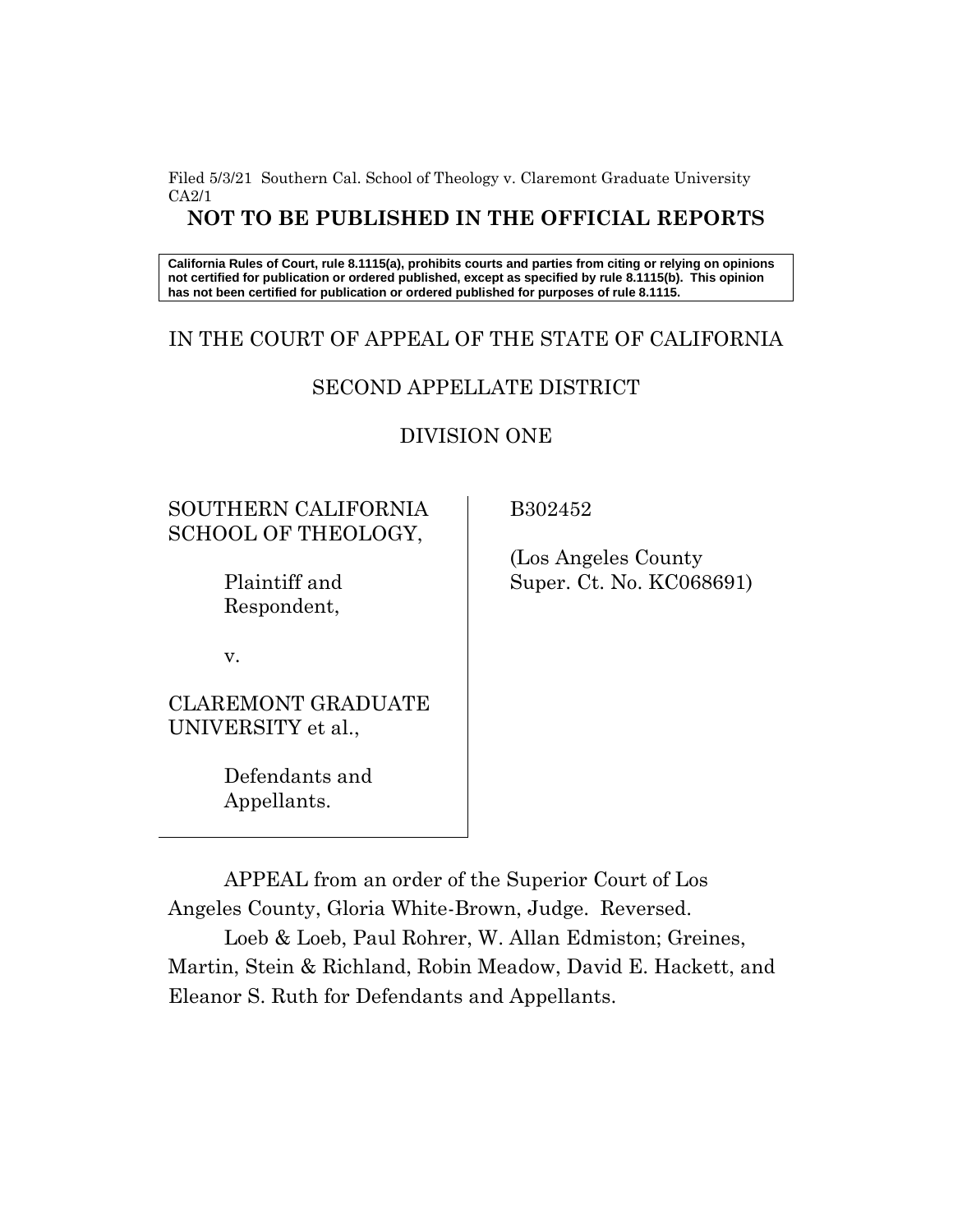Jackson Tidus, Charles M. Clark and Kathryn M. Casey for Plaintiff and Respondent.

\_\_\_\_\_\_\_\_\_\_\_\_\_\_\_\_\_\_\_\_\_\_\_\_\_\_\_\_

As part of a property dispute between Southern California School of Theology (SCST)<sup>1</sup> on one hand and Claremont Graduate University (CGU) and Claremont University Consortium (CUC) (collectively Claremont)<sup>2</sup> on the other, Claremont alleged a cause of action against SCST for breach of an agreement the parties entered into in 2006. After a bench trial that included—among a variety of other causes of action and issues—SCST's alleged breach of the 2006 agreement, the trial court concluded that

<sup>2</sup> "Claremont University Consortium (currently known as The Claremont Colleges, Inc.) oversees centralized planning, services, and programs for the Claremont Colleges—Pomona College, Scripps College, Claremont McKenna College, Harvey Mudd College, Pitzer College, Keck Graduate Institute, and Claremont Graduate University. Claremont Graduate University was established in 1925 as Claremont College, but is now its own corporate entity separate from the Claremont University Consortium." (*Claremont I*, *supra*, 60 Cal.App.5th at p. 3, fn. 1.)

<sup>1</sup> "SCST does business as the Claremont School of Theology. SCST is not one of the Claremont Colleges, but is an 'affiliate' of the Claremont Colleges. According to the Claremont University Consortium's policy and procedure manual, affiliate 'status . . . has recognized a special collaborative educational relationship between the affiliate and at least one of the member Claremont Colleges . . . [and a] mutual benefit to both the affiliate and members of The Claremont Colleges.'" (*Southern California*) *School of Theology v. Claremont Graduate University* (2021) 60 Cal.App.5th 1, 3, fn. 2 (*Claremont I*).)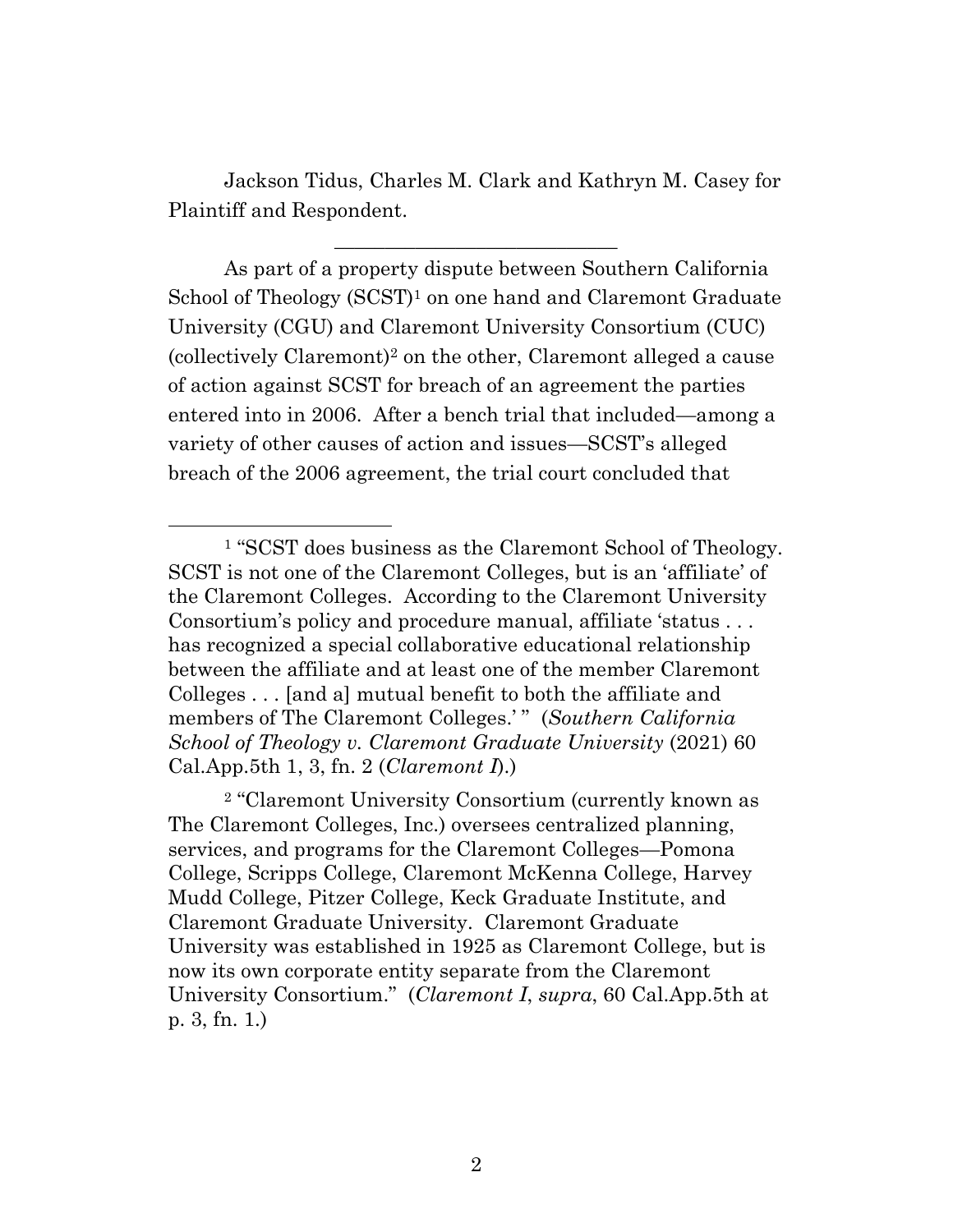Claremont had not demonstrated that SCST breached the 2006 agreement.

SCST filed a post-judgment motion under the 2006 agreement's attorney fee clause pursuant to Civil Code section 1717 seeking a total of \$939,600.50 in attorney fees. <sup>3</sup> The amount represented all of SCST's attorney fees in the litigation after Claremont first alleged its cause of action for breach of the 2006 agreement, without separating out any fees attributable to other claims in the lawsuit. The trial court concluded that it should apportion SCST's fees and award only fees expended in connection with litigation specifically related to the 2006 agreement. The trial court based its award on (1) a perceived concession by Claremont about the amount of fees related to the cause of action for breach of the 2006 agreement, (2) its own determinations of reasonable hourly rates regarding only the contract cross-claim for the attorneys and paralegals working on behalf of SCST, and (3) attorney time spent on said contract claim. The trial court awarded a total of \$369,811.50 in fees to SCST.

Because we conclude that the trial court based its award on an incorrect legal standard, we will reverse and instruct the trial court to reconsider its order.

## **BACKGROUND**

We draw much of the relevant background from our opinion in *Claremont I*, *supra*, 60 Cal.App.5th 1.

**A. SCST affiliates with the Claremont Colleges**

<sup>3</sup> Further statutory references are to the Civil Code unless otherwise specified.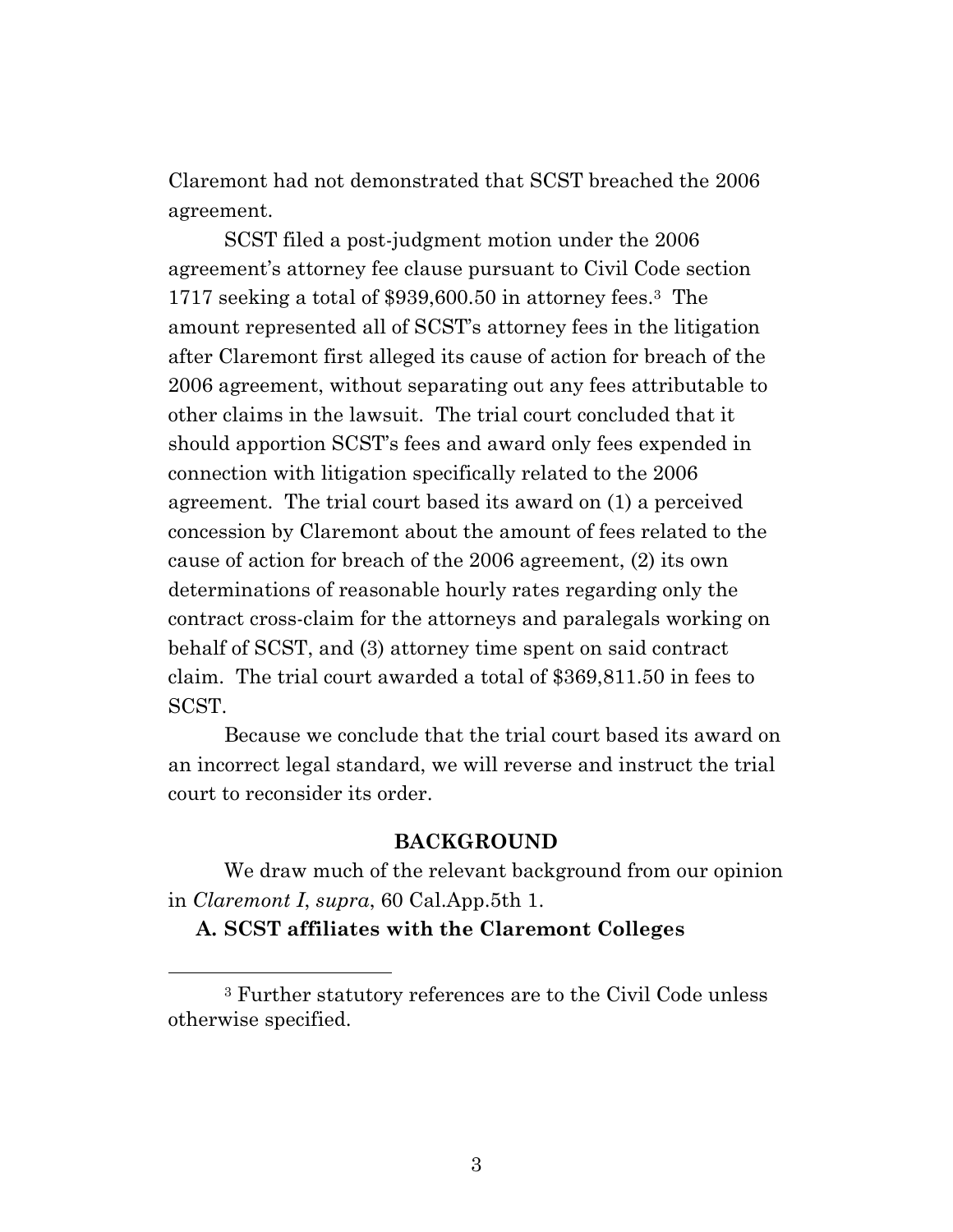"SCST withdrew from the University of Southern California in 1956. In 1957, it affiliated with the Claremont Colleges and purchased the land it now sits on (adjacent on two sides to [CGU] and near the remaining Claremont Colleges) for approximately \$107,500.

"As part of the transaction transferring land and affiliating SCST and the Claremont Colleges, SCST and Claremont executed, among other documents, a grant deed and a written agreement (the 1957 Agreement). The deed contained two conditions subsequent" that we referred to in *Claremont I* as the Educational Use Clause and the First Offer Clause. (*Claremont I*, *supra*, 60 Cal.App.5th at pp. 4-5, fns. omitted.)

The Educational Use Clause required that no activity other than that "usual and appropriate for an educational institution of collegiate grade" should be conducted on the property Claremont transferred to SCST. (*Claremont I*, *supra*, 60 Cal.App.5th at p. 5.) The First Offer Clause provided that if SCST either did not develop the property as its "principal establishment and headquarters," or if SCST "should cease to exist," or if SCST stopped using the property as its "principal place of carrying on its activities," then it was to offer the property for sale to Claremont on certain specified terms. (*Ibid.*) "The deed made the conditions subsequent enforceable by a power of termination and right of reentry clause." (*Ibid.*)

"The 1957 Agreement incorporated 'the terms and conditions of the said Deed' and set forth in detail the 'terms and conditions' of the First Offer Clause and, among other provisions, a number of obligations by each party giving contour to the Educational Use Clause." (*Claremont I*, *supra*, 60 Cal.App.5th at p. 5.)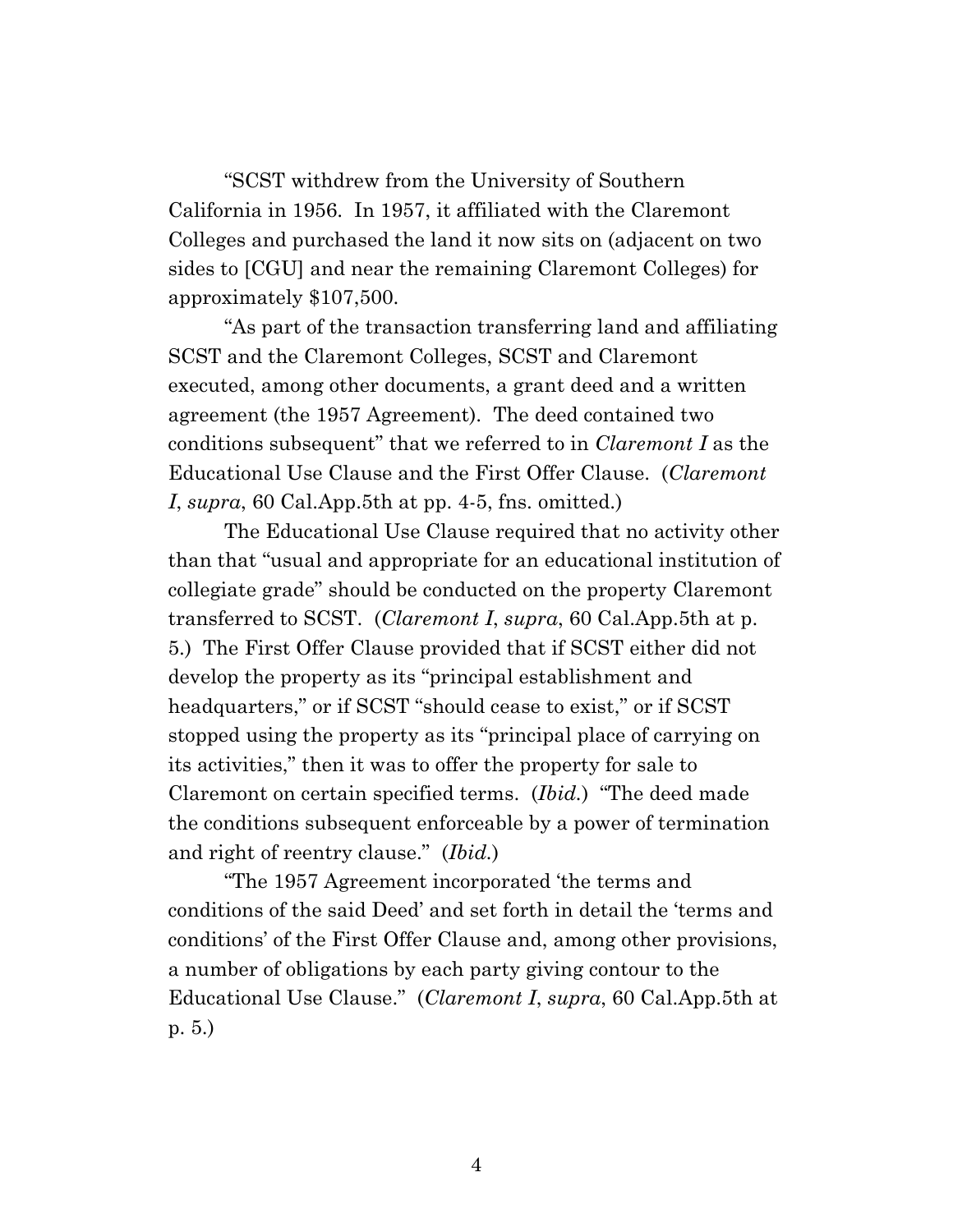"In 2001, the parties entered into an agreement to 'amend and reaffirm' the 1957 Agreement. . . . In 2006, Claremont and SCST were both parties (among several other entities) to an agreement that acknowledged the 1957 Agreement and that it had been 'amended and reaffirmed' by the 2001 agreement." (*Claremont I*, *supra*, 60 Cal.App.5th at p. 4, fn. 4.) This 2006 agreement contained the attorney fee clause at issue here.

#### **B. The 2006 Agreement**

In 2006, as part of Claremont Graduate University's development of new graduate student housing, CUC, CGU, SCST, Rancho Santa Ana Botanic Garden, and Keck Graduate Institute negotiated and entered into an agreement regarding the use of College Avenue, a private roadway, for each campus's access and parking purposes.

As between SCST and Claremont, the 2006 agreement contained, among other operative language, the following clauses:

- "Pursuant to that certain agreement between Claremont College, CUC's predecessor-in-interest, and [SCST] dated as of June 5, 1957, as amended and reaffirmed by that certain agreement between CUC and [SCST] dated as of March 1, 2001 (collectively the 'CST Agreement'), CUC granted [SCST] permission, in the form of a revocable license, to use that certain private roadway commonly known as College Avenue as a roadway ('CST College Avenue License')."
- "In consideration of the terms and provisions of the CST Agreement and the grant by CUC to [SCST] of the Easements in . . . this Agreement, CUC and [SCST] hereby agree to terminate the CST College Avenue License in its entirety. With the exception of any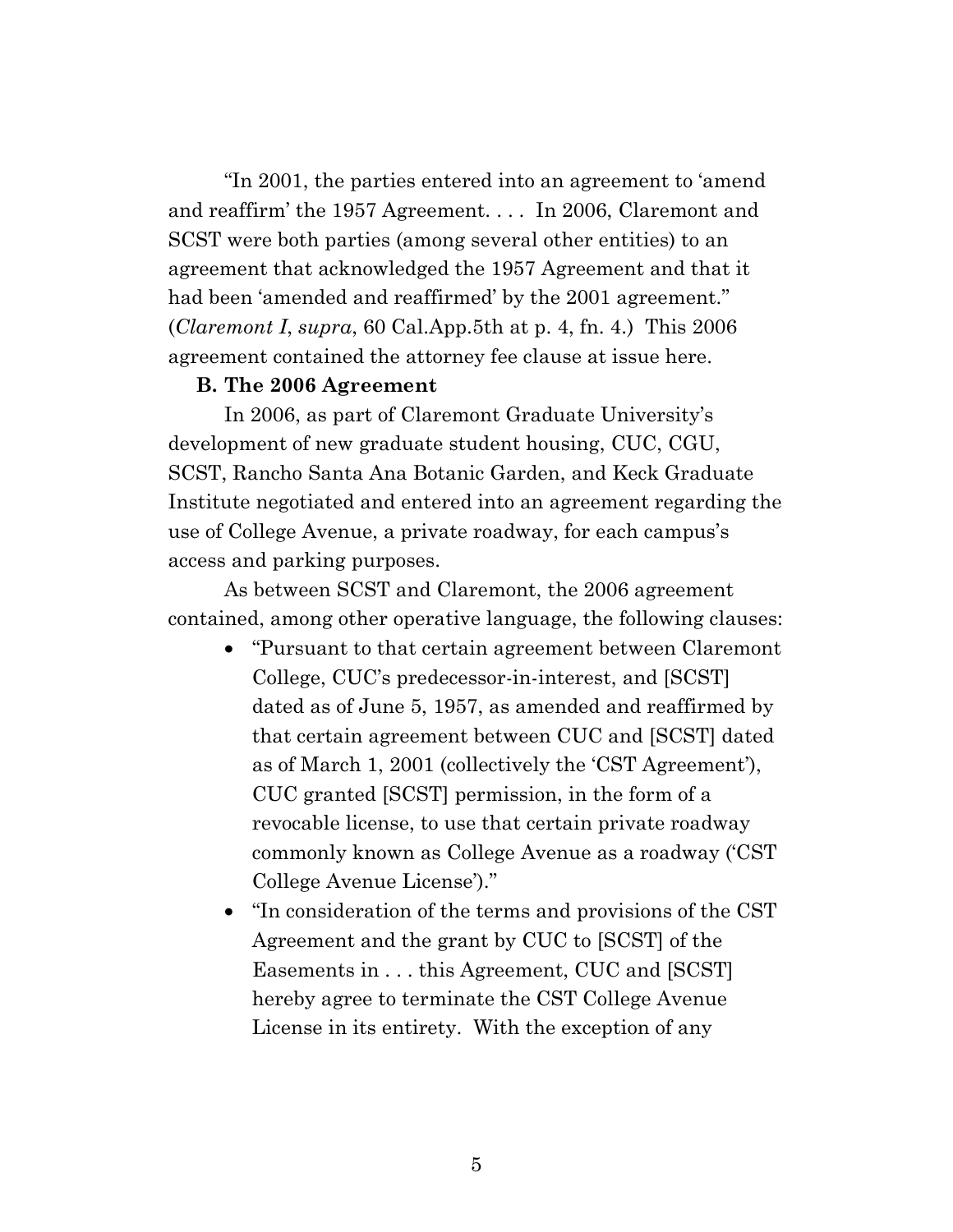contrary provisions of this Agreement, all terms and provisions of the CST Agreement remain in full force and effect."

• "If any party shall breach any provision of this Agreement, then each of the other Parties may institute legal action against the defaulting Party for specific performance, injunction, declaratory relief, damages or any other remedy provided at law or in equity. The prevailing Party(ies) in any such action shall be entitled to recover from the losing Party(ies) its or their reasonable attorneys' fees and expenses incurred in connection with such default including, without limitation, those incurred in connection with the execution, collection and enforcement of any judgment."

The 2006 agreement also provided that California law governed the agreement.

#### **C. SCST and Claremont's Dispute and Litigation**

"In 2015, SCST approached the [CUC] to determine whether it or any of the Claremont Colleges had an interest in purchasing or leasing any part of the SCST campus or otherwise helping SCST to financially leverage the property through 'partnership opportunities for new development' or by '[c]olocating services or functions.' [CUC] and SCST negotiated, but never reached any agreement regarding SCST's campus property. SCST marketed the property for sale, and ultimately received offers.

"SCST filed suit against Claremont in August 2016 asking the trial court to quiet title against Claremont and to declare that the Educational Use Clause and First Offer Clause had expired pursuant to the [Marketable Record Title Act (MRTA) (§ 880.020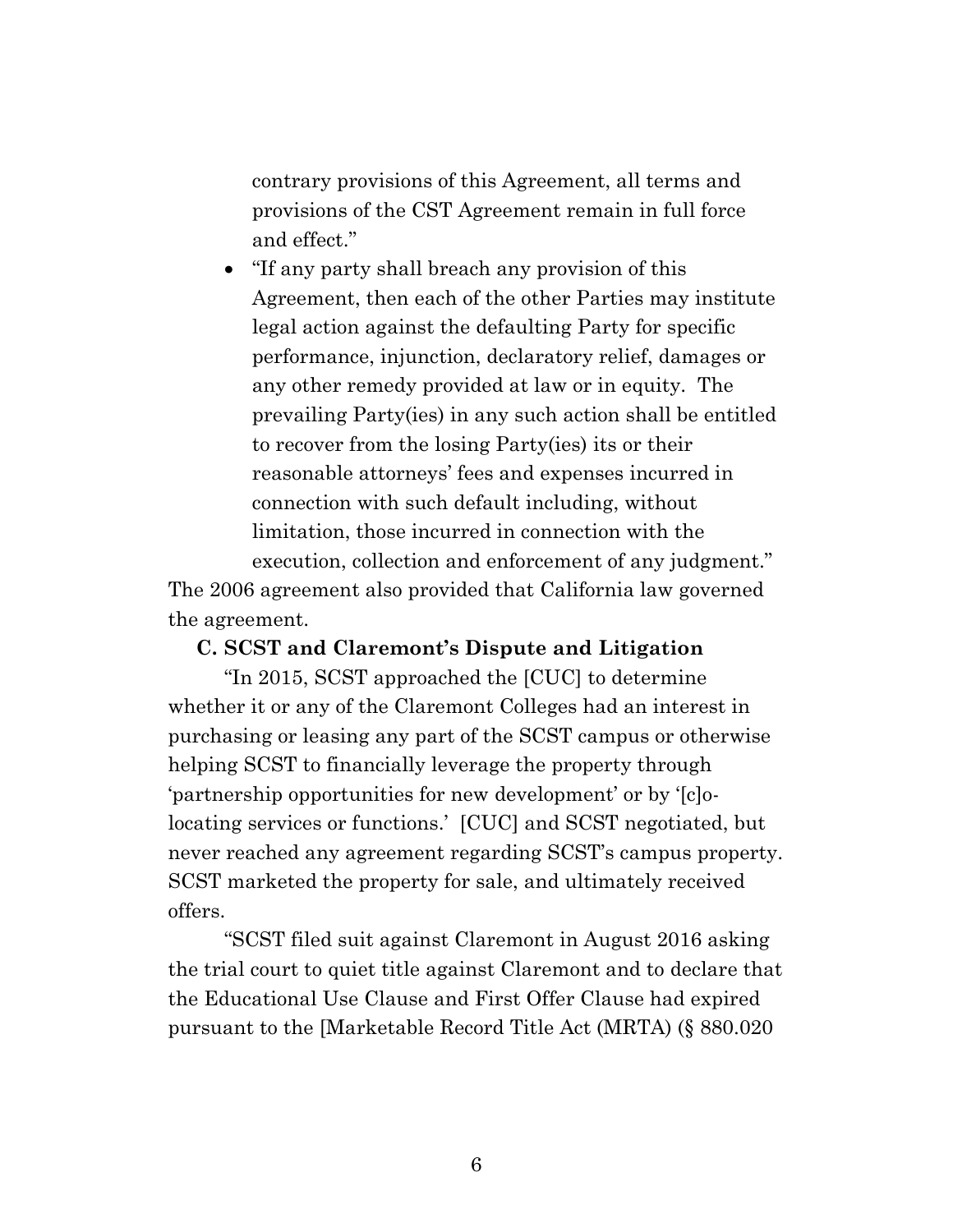et seq.)]. Claremont cross-complained, alleging that SCST had breached the deed, the 1957 Agreement, and other agreements by marketing the property without first offering it for sale to Claremont on the terms of the First Offer Clause and seeking specific performance of the First Offer Clause and a declaration that the terms of the parties' agreements remain valid in spite of the MRTA." (*Claremont I*, *supra*, 60 Cal.App.5th at pp. 5-6.)

Claremont responded to SCST's complaint in October 2016. In its original cross-complaint, Claremont alleged causes of action for breaches of the 1957 documents transferring property and memorializing the transfer between Claremont and SCST (the deed and the related contract), breach of the 2001 agreement amending and reaffirming the 1957 Agreement, reformation, promissory estoppel, breach of a 1972 deed, specific performance, restitution, and declaratory relief.

In a First Amended Cross-Complaint (FACC), filed in January 2017, Claremont added allegations and a cause of action related to the 2006 agreement. Claremont's operative pleading at trial was a Second Amended Cross-Complaint (SACC), filed in April 2018, which contained as its fourth cause of action allegations that SCST had breached the 2006 agreement "by, without limitation, refusing to honor the 1957 and 2001 Agreements as being 'in full force and effect', by refusing to agree that the 1957 Agreement had been reaffirmed, and by refusing to honor" the First Offer Clause.

"The matter was tried to the court [(Judge Dan Thomas Oki)] in September 2018, and on December 18, 2018, the trial court issued a lengthy written statement of decision. The trial court concluded that the Educational Use and First Offer Clauses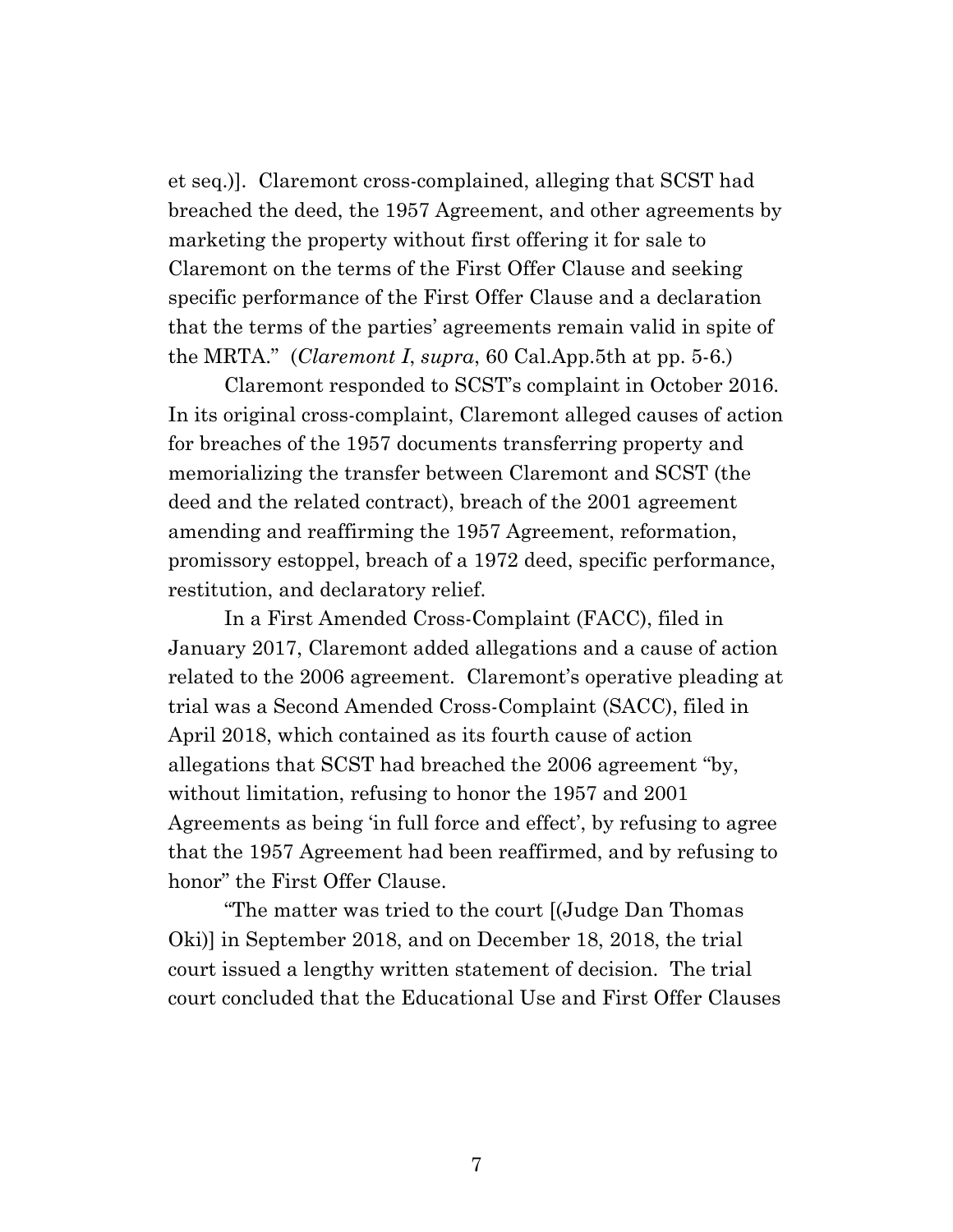had expired by operation of the MRTA on January 1, 1988." (*Claremont I*, *supra*, 60 Cal.App.5th at p. 6.)

Pertinent here, the trial court concluded that SCST "did not expressly agree [in the 2006 agreement] that the [1957 and 2001 Agreements] remained valid and enforceable."

The trial court ultimately enforced the Educational Use Clause as written and—based on the forfeiture doctrine—"[chose] to interpret the [First Offer Clause] as a 'First Right of Refusal' " enforceable by terms it created by injunction.

The trial court entered judgment in January 2019. The court concluded that CGU and CUC were the prevailing parties at trial. But for purposes of Claremont's cause of action for breach of the 2006 agreement, the judgment stated: "On the fourth cause of action for breach and enforcement of the 'Agreement and Grant of Easements' dated as of September 21, 2006, CGU and [CUC] shall take nothing and [SCST] shall have judgment."

We reversed the trial court's order on grounds unrelated to the breach of contract allegations. We concluded that the trial court erred when it refashioned the First Offer Clause into a right of first refusal. We remanded to the trial court with instructions to enter judgment enforcing the First Offer Clause as written. (*Claremont I*, *supra*, 60 Cal.App.5th 1.)

# **D. SCST's Attorney Fee Motion, Hearing, and the Trial Court's Order**

Judge Oki retired and the case was reassigned to Judge Gloria White-Brown.

In March 2019, SCST moved the trial court for an order awarding all of the attorney fees it incurred in the case after Claremont filed the FACC—the first pleading alleging breach of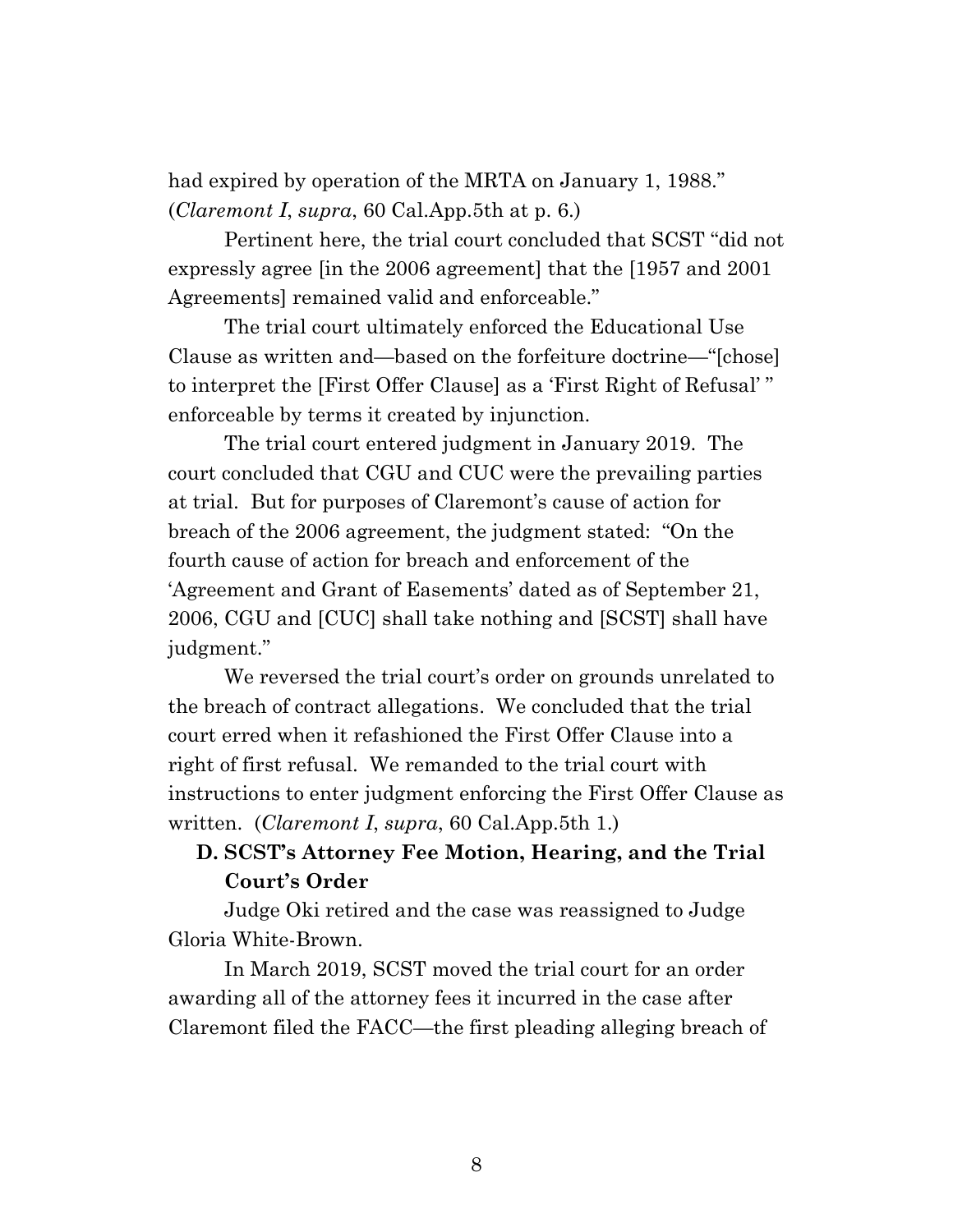the 2006 agreement. SCST argued that Claremont's allegations regarding the 2006 agreement incorporated every issue in the litigation that touched on the First Offer Clause. "[T]o adjudicate the [breach of the 2006 agreement cause of action] all issues in the dispute needed to be adjudicated," according to SCST. In its motion, SCST argued that fees should not be apportioned as between the cause of action for breach of the 2006 agreement and any other issue in the litigation.

In support of its motion, SCST provided the trial court with the declaration of its attorney outlining what he termed "key events" in the litigation following Claremont's filing of the FACC. The declaration detailed the experience and qualifications of SCST's attorneys and paralegals. The declaration also broadly summarized work performed based on invoices for counsel's work for SCST after the FACC was filed. The declaration attached as exhibits the trial court's docket, Claremont's cross-complaint, SCST's demurrers to the cross-complaint, the FACC, Claremont's posttrial "closing brief," the trial court's statement of decision and judgment, and heavily redacted invoices for legal work done by SCST's counsel from January 2017 to February 2019.

SCST's motion sought a total of \$939,600.50 in attorney fees.

In its opposition to SCST's motion, Claremont argued that if it were to award fees to SCST, the trial court must apportion them. "Where a contract claim is joined with other causes of action beyond the contract, the prevailing party may only recover attorneys' fees relating to the contract cause of action," Claremont argued.

The trial court issued a tentative ruling granting SCST's motion in its entirety. In its tentative ruling, the trial court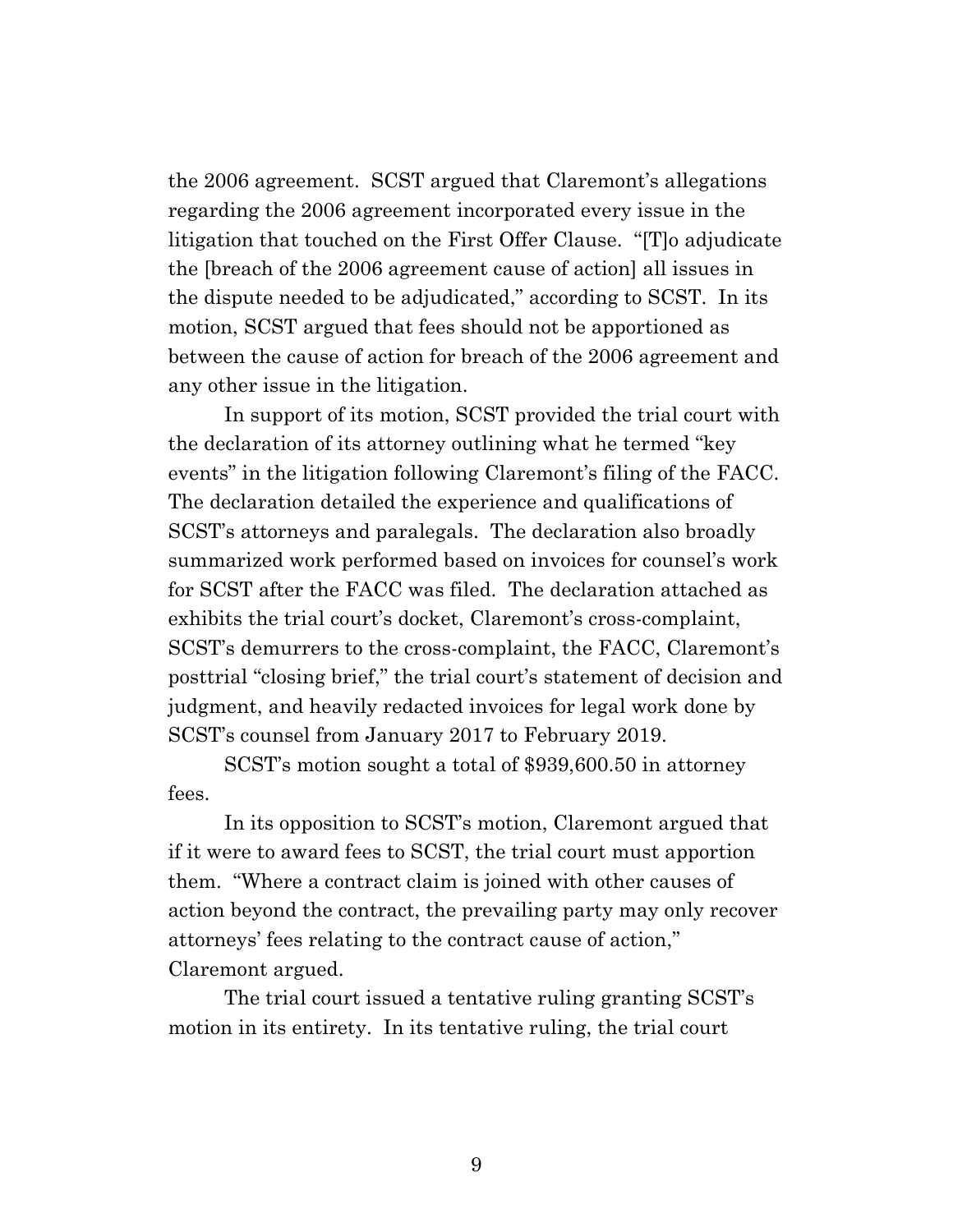concluded that apportionment of SCST's attorney fees was "not warranted and would be impracticable." "The cause of action for breach of the 2006 Agreement . . . adjudicated all the issues in the litigation relating to the" First Offer Clause, the trial court explained. "The court determines that all work performed in connection with this matter after the FACC was filed related to the breach of the 2006 Agreement cause of action, such that apportionment is not warranted and would be impracticable."

After taking the matter under submission at the August 8, 2019 hearing, on September 23, 2019, the trial court issued an order "requesting the parties to submit additional detailed briefing regarding apportionment of attorney's fees and reasonableness of the attorney's fees and costs" and explaining that it would not hear further argument.

Claremont and SCST both filed the requested supplemental briefs. In its briefing, Claremont argued in favor of apportionment and provided the trial court with a detailed analysis of SCST's attorney fee invoices. Claremont's analysis purported to include in its analysis each entire billing block where even a part of the block appeared related to litigation regarding the 2006 agreement. Based on the invoices' block billing, which Claremont argued made time allocable to individual tasks indistinguishable, and SCST's redactions, which further prevented allocation of time to tasks, Claremont argued that the trial court should award SCST no more than 10 percent of the total amount of the identified billing blocks.<sup>4</sup>

<sup>4</sup> "Block billing occurs when 'a block of time [is assigned] to multiple tasks rather than itemizing the time spent on each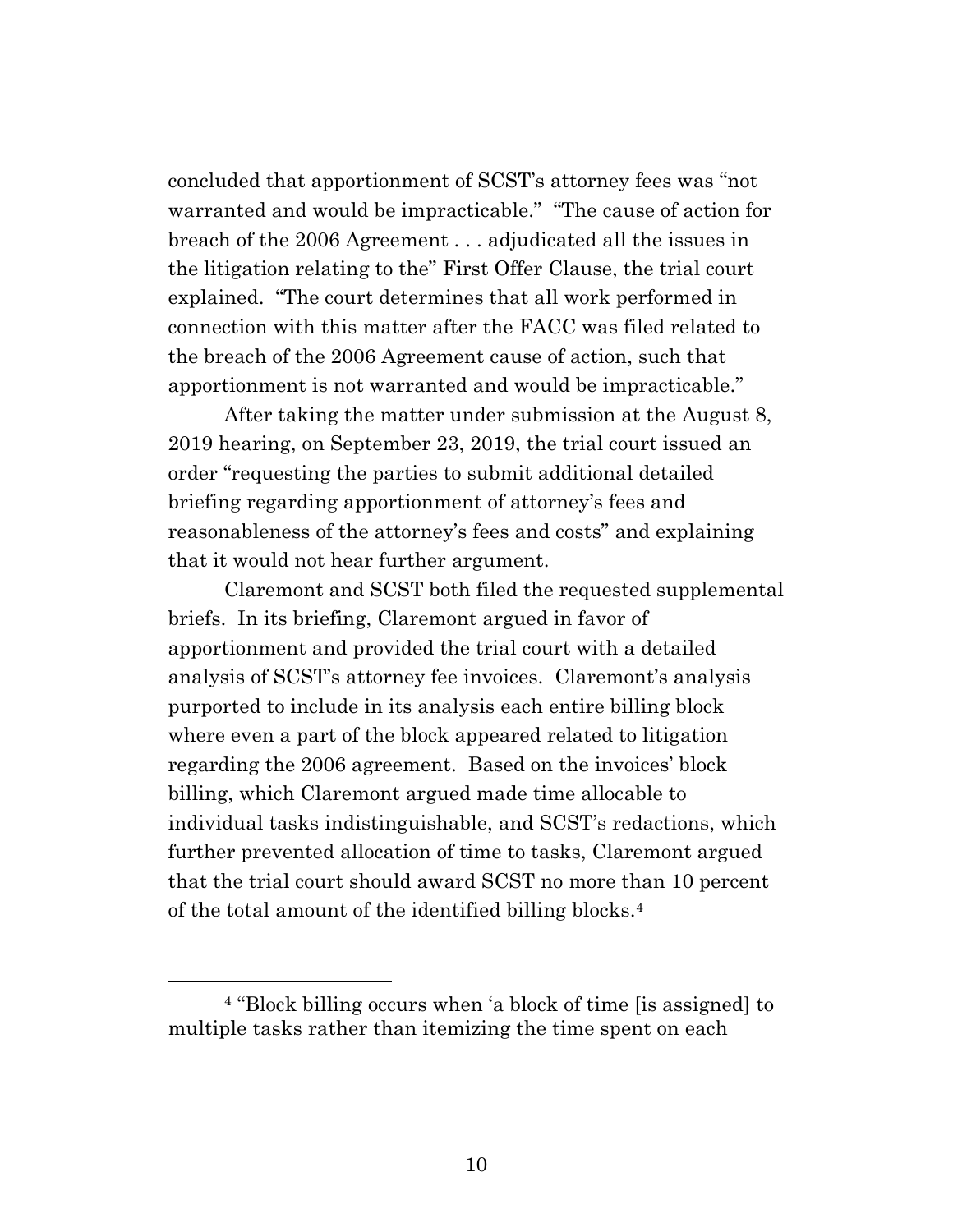Claremont applied a two-step analysis to arrive at fees allocable to the 2006 agreement cross-claim: (1) Claremont totaled every block-billed invoice, some heavily redacted, which reflected work, even in part, related to the 2006 agreement; those invoices totaled \$479,802; (2) it then discounted that amount by 90 percent, which it argued represented the value of work allocable to the 2006 agreement cross-claim. Claremont referred to this discounting as applying a negative multiplier and asserted its methodology was approved in *In re Marriage of Nassimi* (2016) 3 Cal.App.5th 667 (*Nassimi*), *Bell v. Vista Unified Sch. Dist.* (2000) 82 Cal.App.4th 672 (*Bell*), and *Christian Research Institute v. Alnor* (2008) 165 Cal.App.4th 1315 (*CRI*). Based on its analysis, Claremont argued that the trial court should award no more than \$47,980.20 in attorney fees to SCST.

SCST argued that the trial court should not apportion fees. SCST also argued that Claremont's analysis amounted to a concession that the amount of SCST's fees attributable to litigation regarding breach of the 2006 agreement was \$479,802.00—the total amount of fees represented by billing blocks that Claremont identified as even partially related to the 2006 agreement cause of action.

The trial court issued its order granting SCST's motion for attorney fees on November 5, 2019. In its order, the trial court explained that since the hearing it had further considered the apportionment question and "[u]pon further consideration, the court believes that apportionment in this matter is, in fact, warranted and possible under the facts and circumstances of this

task.' " (*Mountjoy v. Bank of America, N.A.* (2016) 245 Cal.App.4th 266, 279.)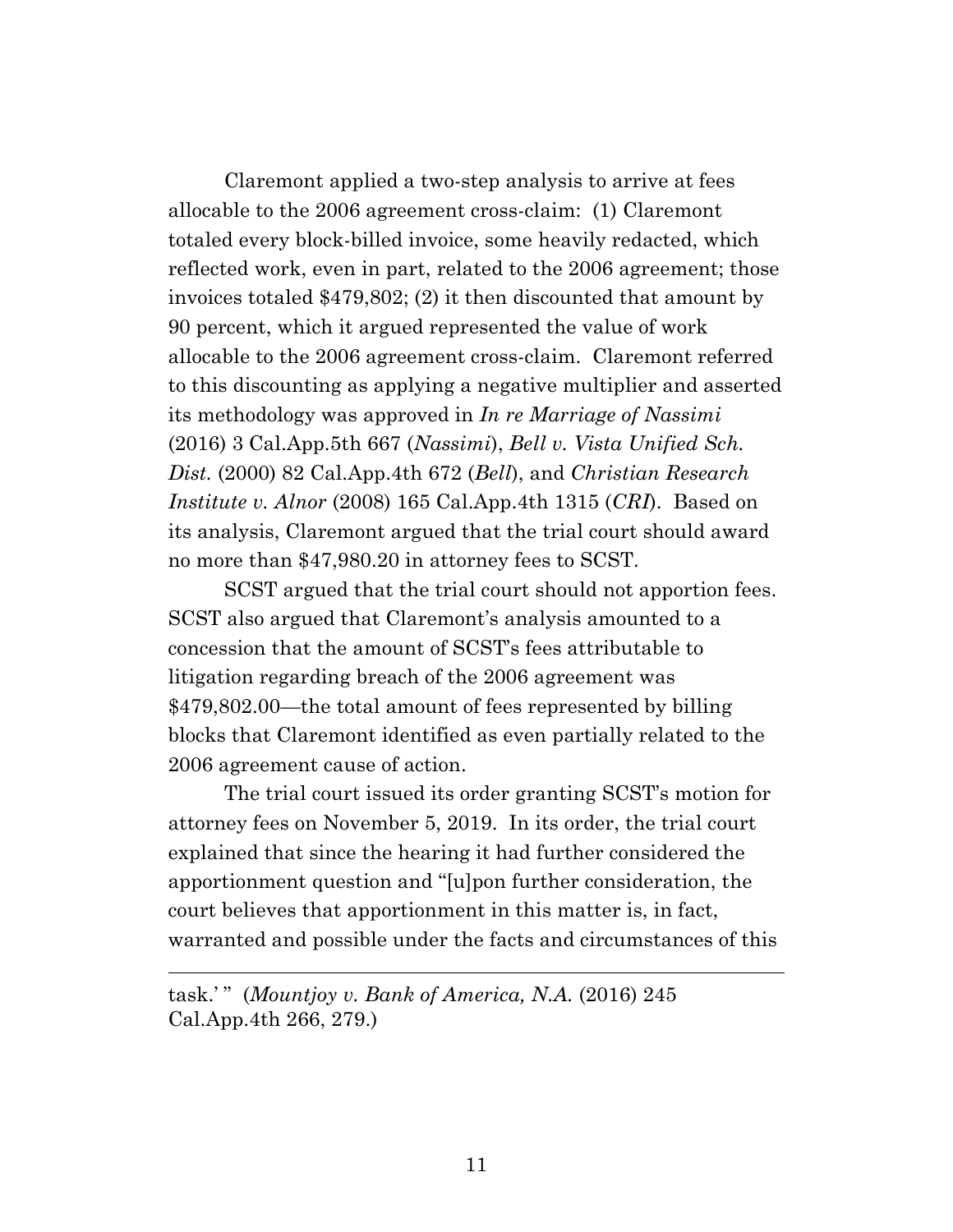case." The trial court recited the parties' arguments, including Claremont's "apportionment summary," and explained that it "*consider*[*ed Claremont's*] *statement that they 'categorize[ ] this work, for apportionment purposes, as at least generally touching on or relating to . . . the cross-claim for breach of the 2006 Agreement' to be a significant concession*." (Original italics.) The trial court rejected Claremont's argument that it should award no more than 10 percent of SCST's attorney fees because it found Claremont had not cited any authority for applying a negative multiplier. The trial court made further assessments of the reasonableness of the fees SCST requested, reduced hourly rates according to its assessment, and made a small reduction in the amount of time attributable to one attorney. Based on its analysis, the trial court awarded SCST \$369,811.50 in attorney fees.

Claremont filed a timely notice of appeal.

#### **DISCUSSION**

"In any action on a contract, where the contract specifically provides that attorney's fees and costs, which are incurred to enforce that contract, shall be awarded either to one of the parties or to the prevailing party, then the party who is determined to be the party prevailing on the contract . . . shall be entitled to reasonable attorney's fees in addition to other costs." (§ 1717, subd. (a).) Based on its conclusion that SCST "did not expressly agree [in the 2006 agreement] that the [1957 and 2001 Agreements] remained valid and enforceable," the trial court concluded that SCST was the prevailing party on Claremont's cause of action for breach and enforcement of the 2006 agreement. Neither party disputes that conclusion for purposes of this appeal.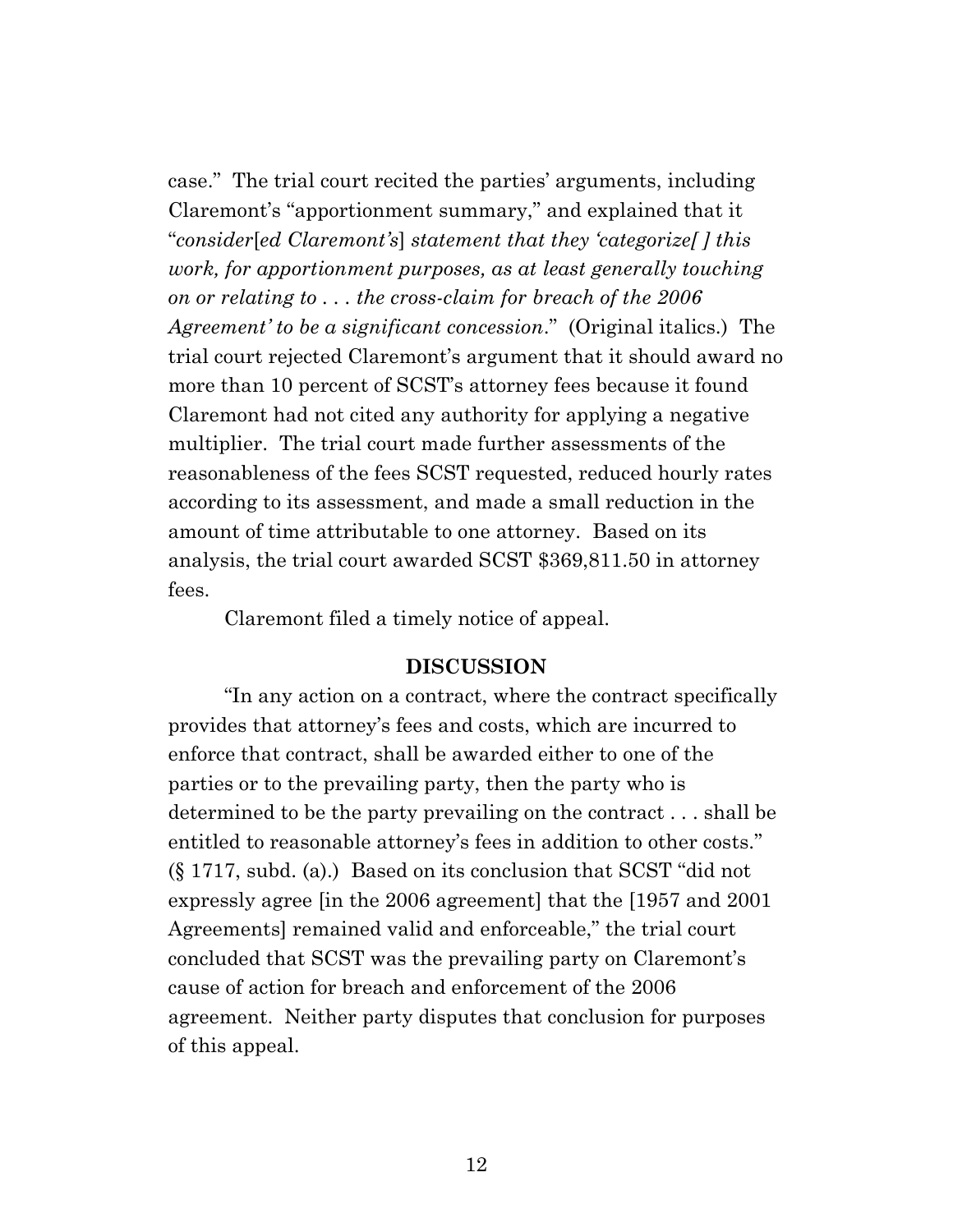Section "1717 provides that '[r]easonable attorney's fees shall be fixed by the court.' . . . [T]his requirement reflects the legislative purpose 'to establish uniform treatment of fee recoveries in actions on contracts containing attorney fee provisions.' [Citation.] Consistent with that purpose, the trial court has broad authority to determine the amount of a reasonable fee." (*PLCM Group v. Drexler* (2000) 22 Cal.4th 1084, 1094-1095 (*Drexler*).) " 'The "experienced trial judge is the best judge of the value of professional services rendered in his court, and while his judgment is of course subject to review, it will not be disturbed unless the appellate court is convinced that it is clearly wrong'—meaning that it abused its discretion." (*Id.* at p. 1095, quoting *Serrano v. Priest* (1977) 20 Cal.3d 25, 49.)

"[T]he fee setting inquiry in California ordinarily begins with the 'lodestar,' i.e., the number of hours reasonably expended multiplied by the reasonable hourly rate. 'California courts have consistently held that a computation of time spent on a case and the reasonable value of that time is fundamental to a determination of an appropriate attorneys' fee award.' [Citation.] . . . [Citations.] The lodestar figure may then be adjusted, based on consideration of factors specific to the case, in order to fix the fee at the fair market value for the legal services provided. [Citation.] Such an approach anchors the trial court's analysis to an objective determination of the value of the attorney's services, ensuring that the amount awarded is not arbitrary." (*Drexler*, *supra*, 22 Cal.4th at p. 1095.)

"It is well established that the determination of what constitutes reasonable attorney fees is committed to the discretion of the trial court, whose decision cannot be reversed in the absence of an abuse of discretion. [Citations.] The value of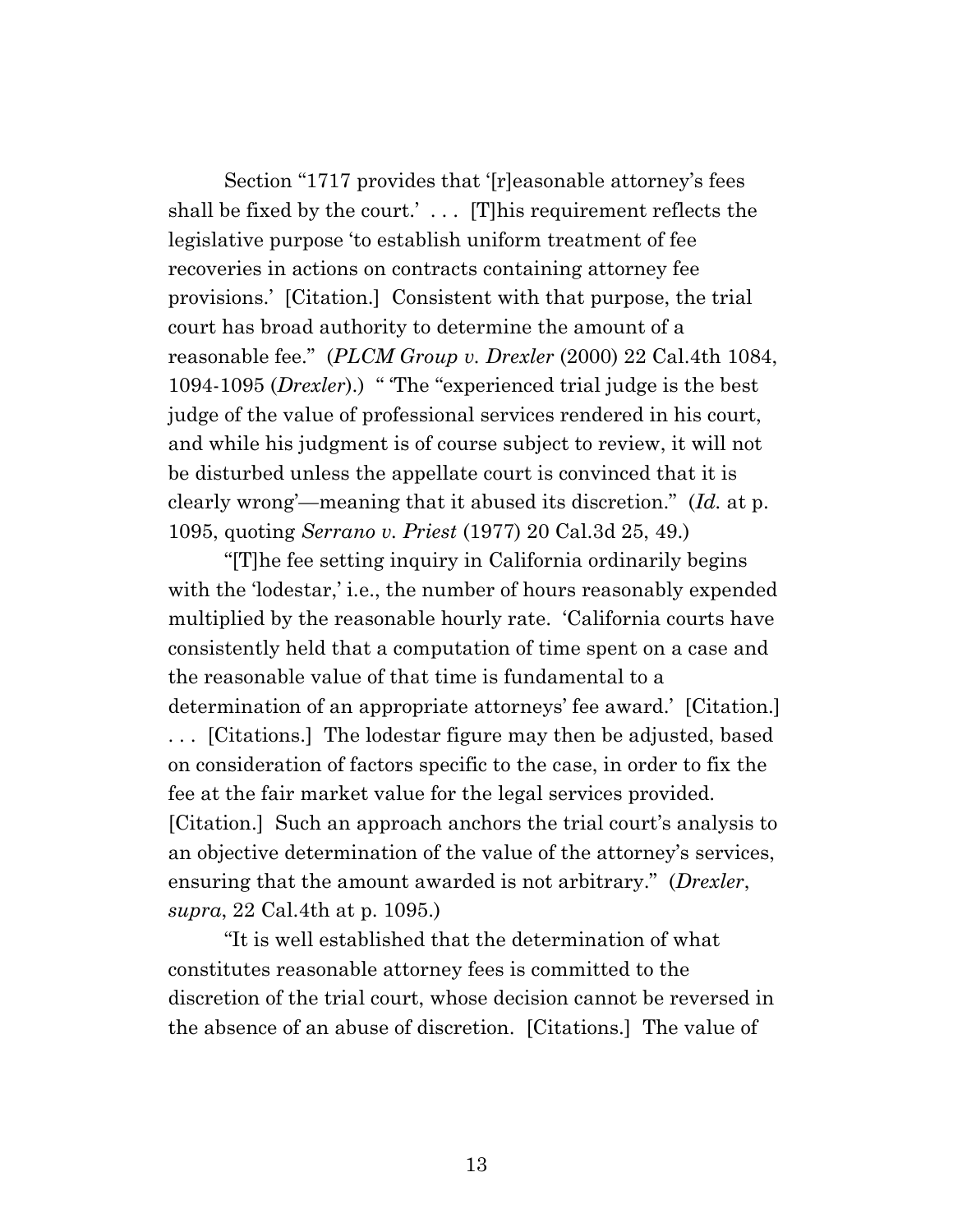legal services performed in a case is a matter in which the trial court has its own expertise. [Citation.] The trial court may make its own determination of the value of the services contrary to, or without the necessity for, expert testimony. [Citations.] The trial court makes its determination after consideration of a number of factors, including the nature of the litigation, its difficulty, the amount involved, the skill required in its handling, the skill employed, the attention given, the success or failure, and other circumstances in the case." (*Melnyk v. Robledo* (1976) 64 Cal.App.3d 618, 623-624; accord *Drexler*, *supra*, 22 Cal.4th at p. 1096.)

"Abuse of discretion is the standard applicable to review of an attorney fees award." (*Maughan v. Google Technology, Inc.* (2006) 143 Cal.App.4th 1242, 1249.) "While the concept 'abuse of discretion' is not easily susceptible to precise definition, the appropriate test has been enunciated in terms of whether or not the trial court exceeded ' "the bounds of reason, all of the circumstances before it being considered. . . ." ' " (*Troxell v. Troxell* (1965) 237 Cal.App.2d 147, 152; accord *Maughan*, at p. 1249.)

"Although this standard is deferential, a court abuses its discretion 'where no reasonable basis for the action is shown.' " (*Bui v. Nguyen* (2014) 230 Cal.App.4th 1357, 1367.) "Since attorney fee awards are generally reviewed for abuse of discretion, the award will be upheld unless ' "there is no substantial evidence to support the trial court's findings or when there has been a miscarriage of justice. If the trial court has made no findings, the reviewing court will infer all findings necessary to support the judgment and then examine the record to see if the findings are based on substantial evidence." ' " (*Id.* at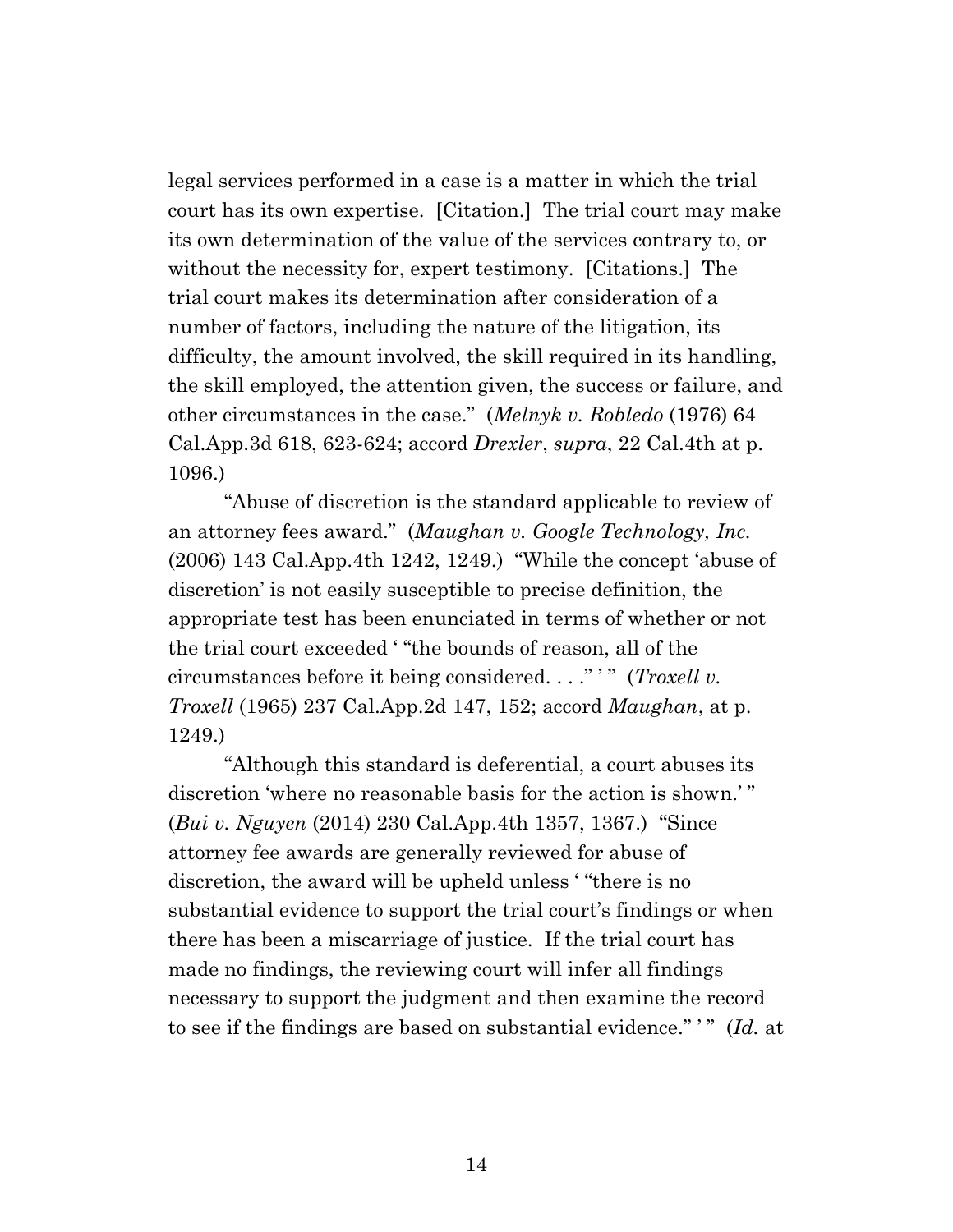pp. 1367-1368.) "While a trial court has 'broad authority' in determining the amount of reasonable legal fees [citation], it is an abuse of discretion to apply the 'wrong legal standard.' " (*Walker v. Ticor Title Co. of California* (2012) 204 Cal.App.4th 363, 370 (*Walker*).)

The party requesting attorney fees " 'bear[s] the burden of establishing entitlement to an award and documenting the appropriate hours expended and hourly rates.' [Citation.] To that end, the court may require [the movant] to produce records sufficient to provide "a proper basis for determining how much time was spent on particular claims." ' [Citation.] The court also may properly reduce compensation on account of any failure to maintain appropriate time records." (*ComputerXpress, Inc. v. Jackson* (2001) 93 Cal.App.4th 993, 1020.)

Claremont contends the trial court abused its discretion in awarding attorney fees based on the sufficiency of the evidence to support the award. Specifically, Claremont contends that the evidence SCST provided the court was not sufficient for the court to determine what work was attributable to the cause of action for breach of the 2006 agreement in Claremont's SACC as distinct from work attributable to the wide array of other issues the litigation encompassed. Claremont's challenges are largely focused on SCST's attorneys' block-billing practices and SCST's extensive redactions to the invoices it produced to support its fee motion.

"Block billing presents a particular problem for a court seeking to allocate between reimbursable and unreimbursable fees, and trial courts are granted discretion 'to penalize [block billing] when the practice prevents them from discerning which tasks are compensable and which are not.' " (*Nassimi*, *supra*, 3

15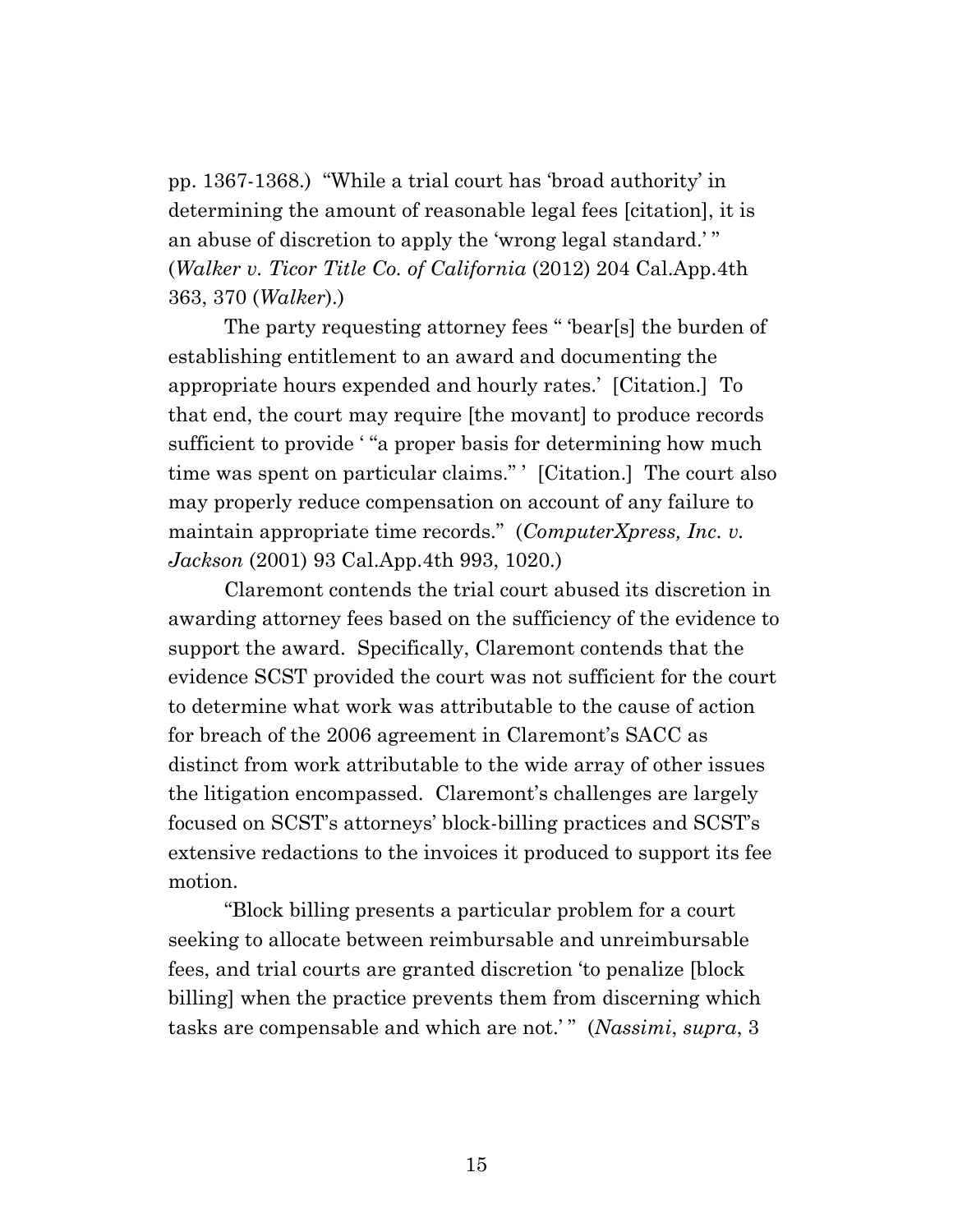Cal.App.5th at p. 695.) "If counsel cannot further define his billing entries so as to meaningfully enlighten the court of those related to [a specific cause of action], then the trial court should exercise its discretion in assigning a reasonable percentage to the entries, or simply cast them aside." (*Bell*, *supra*, 82 Cal.App.4th at p. 689.) SCST's redactions present largely the same issue, particularly in light of the trial court's decision to limit fees to those attributable to litigation regarding the 2006 agreement.

SCST presented and argued its motion as though it was entitled to all the fees it incurred after Claremont filed its FACC. The evidence it provided to the court was tailored to that argument. In its supplemental brief to the court, it offered the trial court no way to meaningfully apportion time between causes of action in the event the trial court were inclined to do so. The invoices SCST provided the court are heavily redacted on privilege grounds, and the billing blocks are largely vague and describe in the most basic terms the work performed.

The trial court here carefully, thoughtfully, and thoroughly examined and analyzed the evidence before it. And while the "new" judge on the matter may not have had the familiarity with the entirety of the proceedings that the trial judge in the ordinary course might have, the judge had no less expertise in what constitutes a reasonable fee for work performed in her courtroom and the value of the services of the attorneys who appeared before her. Although the trial court was not required to provide a statement of decision "or otherwise detail its fealty to the law, which we presume," (*CRI*, *supra*, 165 Cal.App.4th at p. 1323) the trial court here *did* provide a detailed analysis of its examination and conclusions regarding the evidence and arguments, and the weight it gave particular evidence in making its award.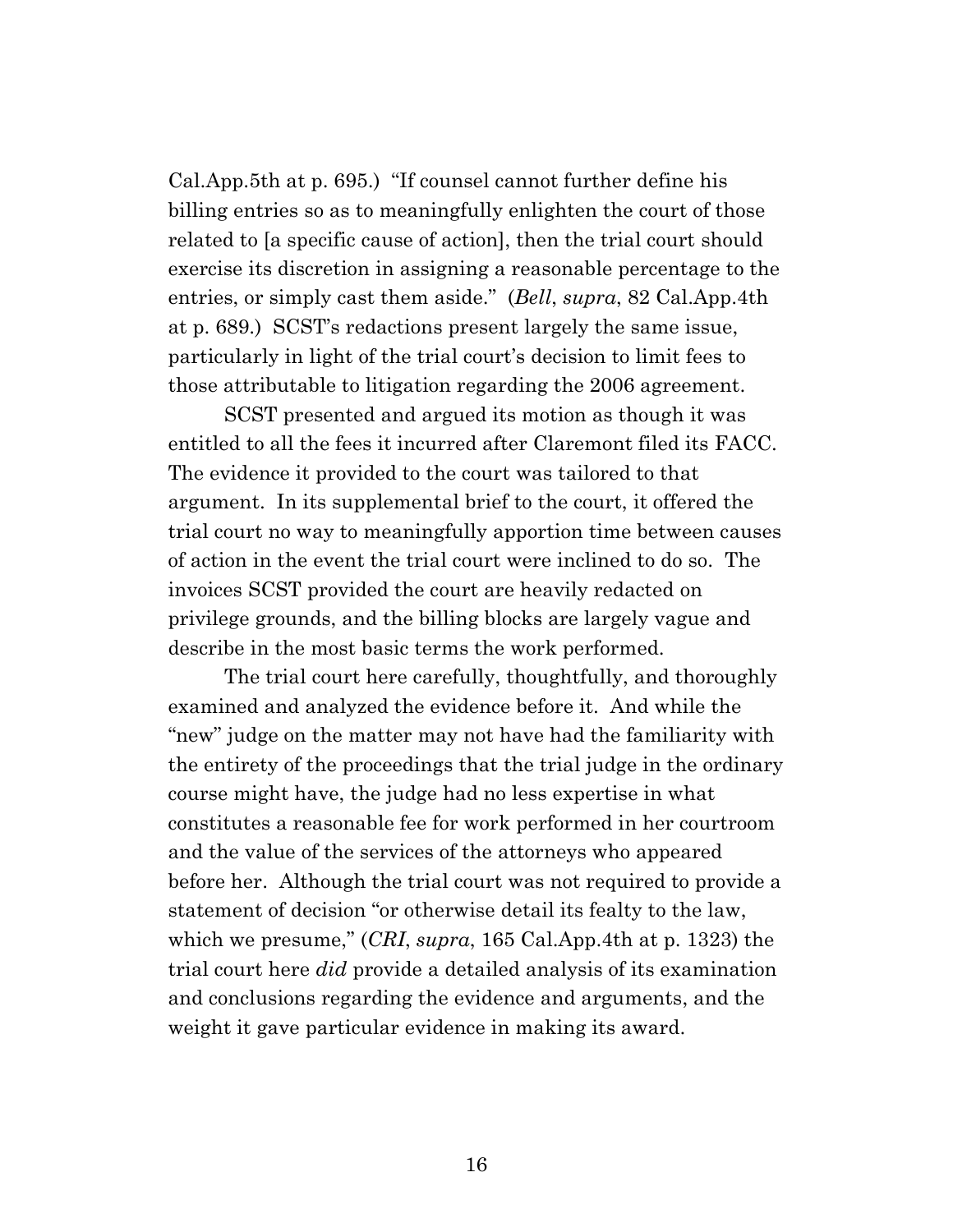To be sure, the trial court's order outlines the history of the litigation and the way the 2006 agreement fit into the entire litigation. The trial court examined invoices and omitted time entries that Claremont demonstrated had no bearing on the 2006 agreement. The trial court drew its own conclusions regarding the reasonableness of the hourly rates of legal professionals involved in SCST's representation. And the trial court reduced the time on which it based the lodestar applicable to one attorney.

The trial court relied on *Claremont's* supplemental analysis of *SCST's* evidence to conclude that only \$469,000 of the block billing arguably related to work on the contract cross-claim. Claremont points out here, though, and the trial court acknowledged in its order, that Claremont's \$469,000 number *necessarily included* allocation of time not attributable to the 2006 agreement.

The foundation of Claremont's analysis—upon which the trial court based its award—was block-billed time entries that Claremont explained *included both time that was attributable to the 2006 agreement and time that was not*. And because the entries were block billed, there was no meaningful way to discern how much of each entry could be attributed to the 2006 agreement. In its order, the trial court noted that Claremont "argue[s] that 'a multiplier of no higher than 10% should be applied' " to the total base amount of all of the block-billed entries that touched on the 2006 agreement. The trial court, however, rejected Claremont's assertion, appearing to believe it had no authority to apply the requested multiplier: "This is a proposed 95% reduction in fees. [Claremont], however, [has] failed to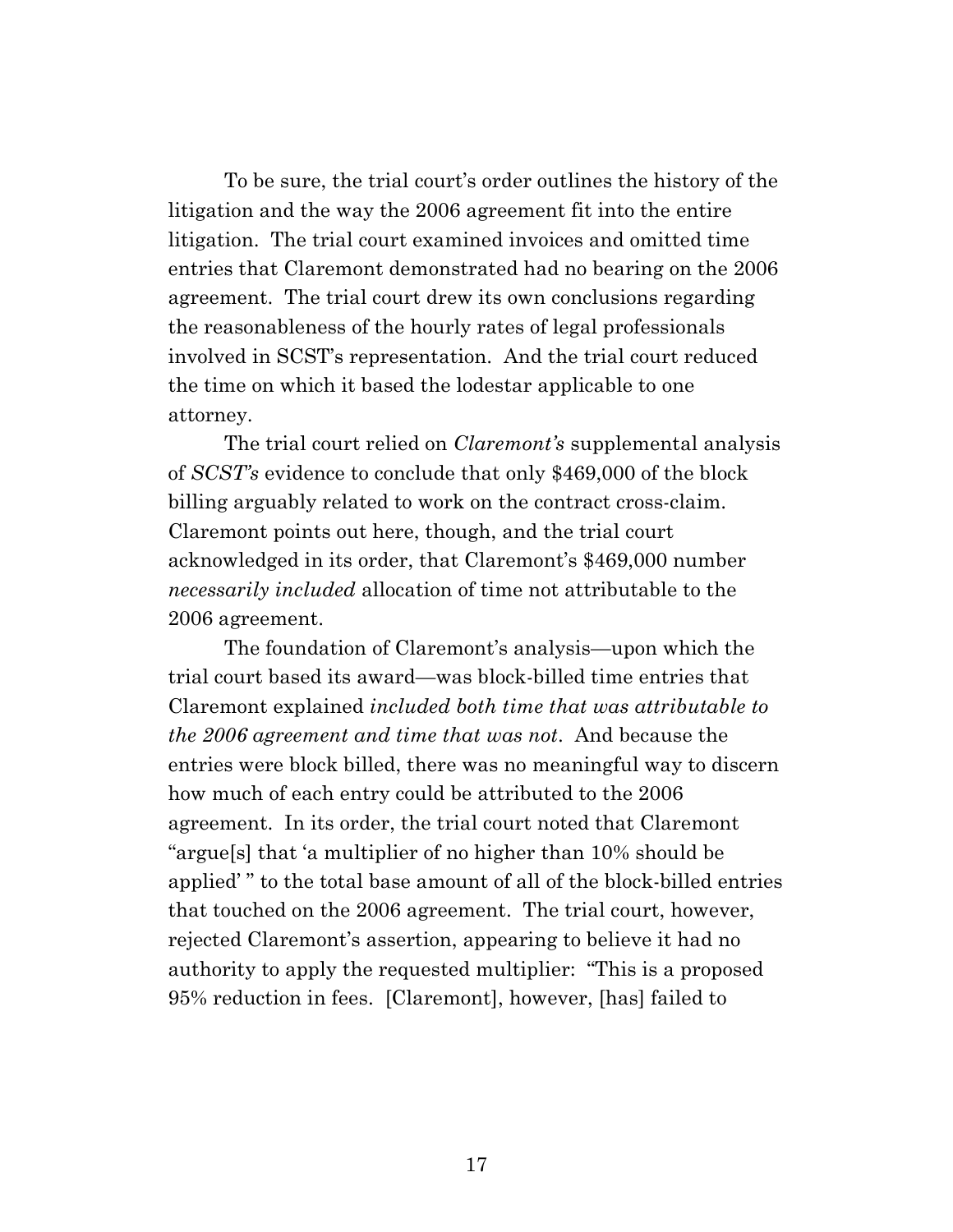provide the court with any authority supporting the application of a negative multiplier as a basis to apportion fees."

Claremont provided the trial court with the same authority we have relied on here. Claremont advised the trial court of its considerable discretion to fashion an award of reasonable fees, including specifically its authority to "assig[n] a reasonable percentage to [time] entries, or simply cast them aside," citing *Bell*, *supra*, 82 Cal.App.4th at page 689. We find no abuse in the trial court's exercise of its discretion *as far as it exercised that discretion*. It appears to us, however, that because the trial court believed itself to be without authority to apply a negative multiplier to reduce the fee award in an amount proportionate to the work attributable to the 2006 agreement, the trial court may not have been aware of the full extent of its discretion in fashioning an attorney fee award.

To the extent the trial court awarded fees based on an incomplete understanding of its authority, we conclude the trial court abused its discretion. (See *Walker*, *supra*, 204 Cal.App.4th at p. 370 [trial court abuses its discretion when it applies an incorrect legal standard].) We will reverse the trial court's order and ask the trial court on remand to reconsider its award with the understanding that—if it chooses to do so—it may apply a negative multiplier as a basis to apportion fees. (See *Nassimi*, *supra*, 3 Cal.App.5th at p. 696; also *Bell*, *supra*, 82 Cal.App.4th at p. 689.)

#### **DISPOSITION**

The trial court's order awarding attorney fees under section 1717 is reversed. On remand, the trial court will reconsider its order based on its full authority to fashion an attorney fee award